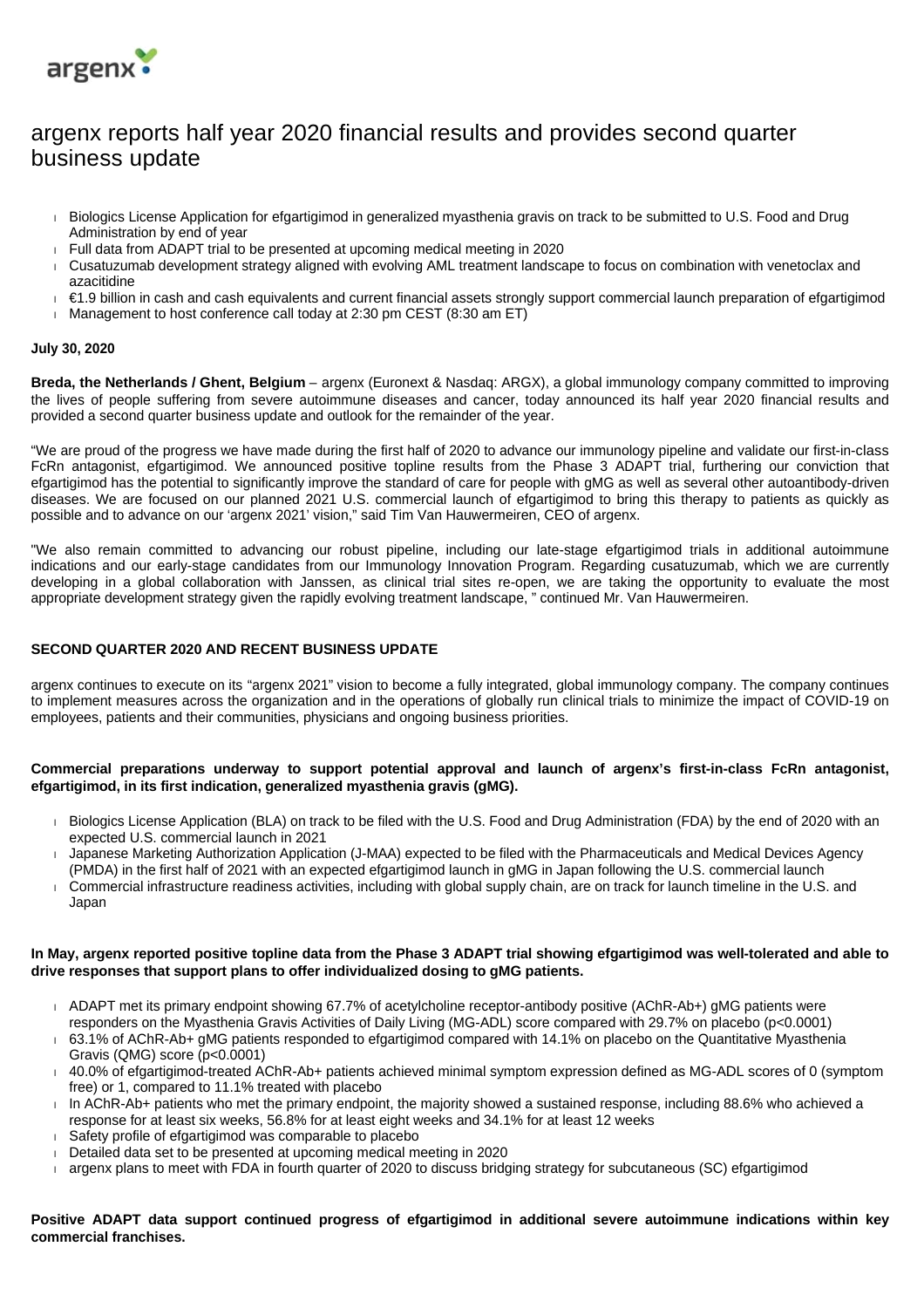- Primary immune thrombocytopenia (ITP) registrational program includes ongoing ADVANCE trial evaluating 10mg/kg IV efgartigimod in up to 156 patients
	- » Enrollment delays in the program have been observed due to COVID-19
	- » Discussions ongoing with FDA on how to bring forward SC components of program to meet COVID-19 enrollment challenges Chronic inflammatory demyelinating polyneuropathy (CIDP) Phase 2 ADHERE trial ongoing evaluating SC efgartigimod
	- » Due to COVID-19 enrollment delays, potential decision to expand trial up to 130 patients now expected in 2021
- Pemphigus vulgaris (PV) registrational trial to start in second half of 2020 following proof-of-concept data from adaptive Phase 2 trial that showed fast onset of disease control and deep responses with potential for steroid sparing
- Fifth indication to be announced by end of 2020

# **Cusatuzumab development strategy aligned with evolving treatment landscape and anticipated global adoption of venetoclax in acute myeloid leukemia (AML) clinical practice.**

- Development plan, in collaboration with Cilag GmbH International, an affiliate of the Janssen Pharmaceutical Companies of Johnson & Johnson, to now focus on cusatuzumab in combination with venetoclax, including in the Phase 1b ELEVATE combination trial of cusatuzumab with venetoclax and azacitidine in newly diagnosed, elderly patients with AML who are ineligible for intensive chemotherapy
	- » Trial enrolling again after pause due to COVID-19
- Maturing data from Phase 2 CULMINATE trial of cusatuzumab in combination with azacitidine in newly diagnosed, elderly patients with AML who are ineligible for intensive chemotherapy suggest that complete response rates are not likely to exceed those from the VIALE-A trial of venetoclax in combination with azacitidine presented at the European Hematology Association (EHA) Annual Congress in June 2020
	- » Based on enrollment to date, dose selected to be 20mg/kg
	- » CULMINATE trial will continue to evaluate responses and durability for existing patients but will not enroll new patients
	- » Topline data to be reported in early 2021
	- » Registration strategy to be determined following evaluation of maturing data across cusatuzumab program and AML treatment landscape
- Phase 1 trial of cusatuzumab in combination with azacitidine trial in Japan evaluating newly diagnosed, elderly AML patients who are ineligible for intensive chemotherapy remains ongoing
- Phase 2 BEACON trial of cusatuzumab in combination with azacitidine versus azacitidine alone in higher-risk patients with
- myelodysplastic syndromes (MDS) who are ineligible for intensive chemotherapy remains paused for enrollment Part 1 dose escalation of Phase 1 study of cusatuzumab in combination with azacitidine in newly diagnosed, elderly patients with
- AML who are ineligible for intensive chemotherapy, published in [Nature Medicine](https://www.nature.com/articles/s41591-020-0910-8)

#### **argenx continues to advance its early-stage pipeline of first-in-class antibodies against immunologic targets.**

- ARGX-117 targeting complement C2 to be evaluated in Phase 1 healthy volunteer trial starting in third quarter of 2020
	- » Following analysis of Phase 1 data, argenx plans to launch Phase 2 proof-of-concept trials in severe autoimmune diseases, including multifocal motor neuropathy (MMN)
	- » Single-center Phase 1 trial remains open for enrollment to evaluate ARGX-117 as a potential treatment for acute respiratory distress syndrome (ARDS), a frequent and serious complication associated with COVID-19
	-
- ARGX-118 targeting Galectin-10 is undergoing lead optimization work as a potential treatment for airway inflammation
- ARGX-119 on track to be announced in 2020

# **Partnered antibody candidates that emerged from argenx's Immunology Innovation Program continue to have the potential to bring non-dilutive capital in the form of milestone payments and future royalties**

- AbbVie's ongoing Phase 1 trial of ABBV-151 (formerly ARGX-115) in solid tumors remains open for enrollment
- LEO Pharma plans to reopen sites in late August for enrollment in ongoing Phase 1 trial of LP0145 (formerly ARGX-112) for the treatment of atopic dermatitis
- Staten initiated dosing in first-in-human clinical trial of STT-5058 (formerly ARGX-116) targeting apoC3 for the potential treatment of dyslipidemia

# **HALF YEAR 2020 FINANCIAL RESULTS (CONSOLIDATED)**

| (in thousands of $\in$ except for shares and EPS)    | <b>Six Months Ended</b><br><b>June 30.</b> |            |                |
|------------------------------------------------------|--------------------------------------------|------------|----------------|
|                                                      | 2020                                       | 2019       | Variance       |
| Revenue                                              | €<br>22.388 €                              | 43,532     | (21, 143)<br>€ |
| Other operating income                               | 8.729                                      | 7.767      | 961            |
| <b>Total operating income</b>                        | 31.117                                     | 51.299     | (20, 182)      |
| Research and development expenses                    | (171,718)                                  | (78, 304)  | (93, 414)      |
| Selling, general and administrative expenses         | (61, 644)                                  | (27, 462)  | (34, 181)      |
| <b>Total operating expenses</b>                      | (233, 362)                                 | (105, 767) | (127, 595)     |
| Change in fair value on non-current financial assets | 848                                        |            | 848            |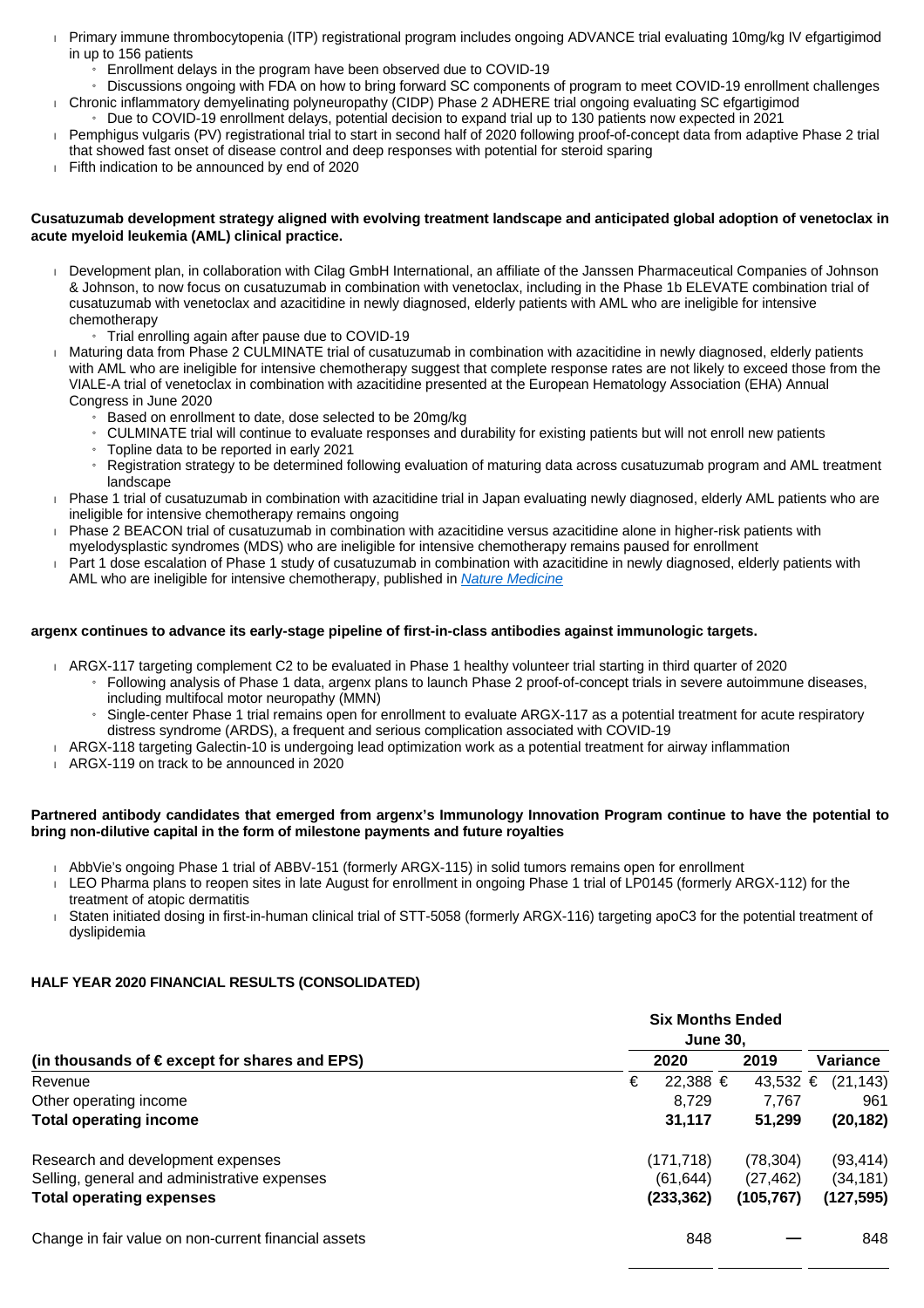| <b>Operating loss</b>                                                                   | € (201,397) € (54,467) € (146,929) |           |                            |
|-----------------------------------------------------------------------------------------|------------------------------------|-----------|----------------------------|
| Financial income/(expense)                                                              | (2, 178)                           | 7,210     | (9,388)                    |
| Exchange gains/(losses)                                                                 | 199                                | 2,486     | (2,287)                    |
| Loss before taxes                                                                       | € (203,376) $∈$                    |           | $(44,771) \in (158,605)$   |
| Income tax (expense)/benefit                                                            | $(2,261) \in$<br>€                 | (350)     | (1, 911)<br>€              |
| Loss for the year and total comprehensive loss                                          | € (205,637)                        | €         | $(45, 121) \in (160, 516)$ |
| Net increase/(decrease) in cash, cash equivalents and current financial assets compared |                                    |           |                            |
| to year-end 2019 and 2018                                                               | 596.977                            | 1,368,229 |                            |
| Cash, cash equivalents and current financial assets at the end of the period            | 1,932,798                          | 944.283   |                            |

# **DETAILS OF THE FINANCIAL RESULTS**

On June 30, 2020, cash and cash equivalents and current financial assets totaled €1,932.8 million, compared to €1,335.8 million on December 31, 2019. The increase in cash and cash equivalents and current financial assets resulted primarily from the closing of a global offering, including a U.S. offering and a European private placement, which resulted in the receipt of €730.7 million net proceeds in June 2020.

Total operating income decreased by €20.2 million for the six months ended June 30, 2020 to €31.1 million, compared to €51.3 million for the six months ended June 30, 2019. This decrease is primarily related to the milestone payments following the first-in-human clinical trial with ABBV-151 under the AbbVie collaboration which was achieved in the first six months of 2019, partly offset by the revenue recognition of the transaction price related to the Janssen collaboration and the increase in other income mainly driven by higher payroll tax rebates for employing certain research and development personnel.

Research and development expenses in the first six months of 2020 amounted to €171.7 million, compared to €78.3 million for the first six months of 2019. The increase resulted primarily from higher external research and development expenses primarily related to the efgartigimod program in various indications, the cusatuzumab program and other clinical and preclinical programs. Furthermore, the personnel expenses increased due to the planned increase in headcount.

Selling, general and administrative expenses totaled €61.6 million in the first six months of 2020, compared to €27.5 million for the first six months of 2019. This increase primarily resulted from higher personnel expenses and consulting fees related to the preparation of a possible future commercialization of argenx's lead product candidate, efgartigimod.

For the six months ended June 30, 2020, financial expenses, which primarily relate to interest received and changes in fair value of current financial assets, amounted to €2.2 million compared to a financial income of €7.2 million for the six months ended June 30, 2019. Financial expenses corresponded mainly to a decrease in net asset value on its current financial assets following the impact of the COVID-19 outbreak on the financial markets.

Exchange gains totaled €0.2 million for the six months ended June 30, 2020, compared to €2.5 million for the six months ended June 30, 2019 and were mainly attributable to unrealized exchange rate gains on cash, cash equivalents and current financial assets.

A net loss of €205.6 million and an operating loss of €201.4 million were realized for the six months ended June 30, 2020, compared to a net loss of €45.1 and operating loss of €54.5 million for the six months ended June 30, 2019.

# **EXPECTED 2020 FINANCIAL CALENDAR:**

·October 22, 2020: Q3 financial results & business update

#### **CONFERENCE CALL DETAILS**

The half year 2020 results and second quarter business update will be discussed during a conference call and webcast presentation today at 2:30 pm CET/8:30 am ET. To participate in the conference call, please select your phone number below and use the confirmation code **7470386**. The webcast may be accessed on the Investors section of the argenx website at argenx.com/investors.

#### **Dial-in numbers:**

Please dial in 5–10 minutes prior to 2:30 p.m. CET/ 8:30 a.m. ET using the number and conference ID below.

#### Confirmation Code: **7470386**

| Belgium              | +32 (0)2 793 3847    |
|----------------------|----------------------|
| Belgium              | 0800 484 71          |
| France               | +33 (0)1 7070 0781   |
| France               | 0805 101 465         |
| Netherlands          | +31 (0)20 0795 6614  |
| Netherlands          | 0800 023 5015        |
| United Kingdom       | +44 (0) 844 481 9752 |
| United Kingdom       | 0800 279 6619        |
| <b>United States</b> | +1 (646) 741 3167    |
| <b>United States</b> | +1 (877) 870 9135    |